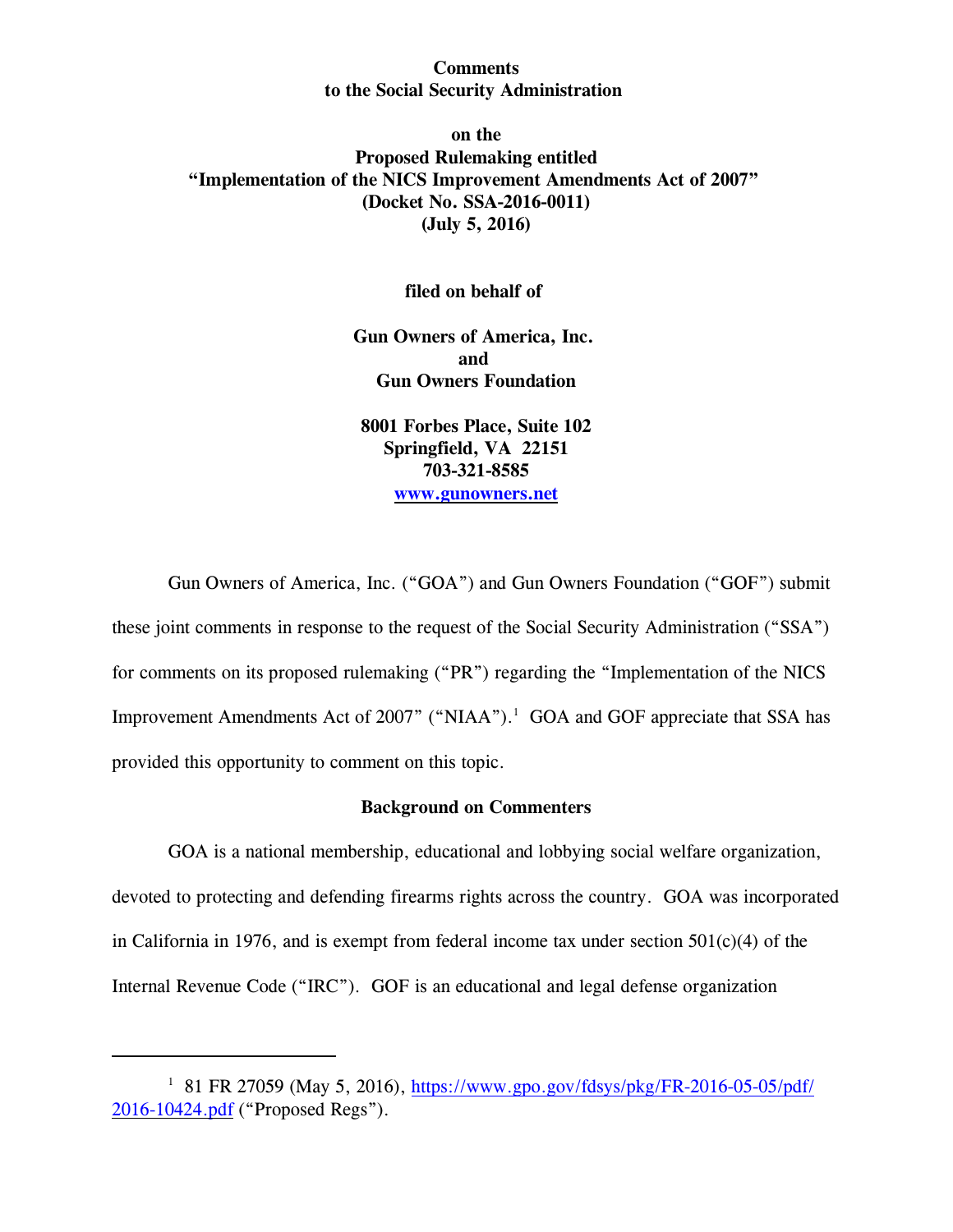defending the Second Amendment of the U.S. Constitution the rights of citizens that it protects. GOF was incorporated in Virginia in 1983, and is exempt from federal income tax under IRC section  $501(c)(3)$ . GOA and GOF are headquartered in northern Virginia.

#### **Comments**

SSA claims that this Proposed Rulemaking is an attempt "to fulfill responsibilities that we have under the NIAA." On the contrary, the PR is yet another of the series of lawless actions taken by the Obama Administration to disarm by stealth as many American citizens as possible, through whatever means necessary. These snake-in-the-grass tactics violate both the law and the Constitution, and for those reasons set out in these comments, the PR should be withdrawn.

#### **1. Background of ATF Lawlessness.**

In the United States, before a person can purchase a firearm from a Federal Firearm Licensee ("FFL"), he first must pass a background check run by the Federal Bureau of Investigations ("FBI") through the National Instant Criminal Background Check System ("NICS"). The NICS system allegedly was designed to stop sales to those categories of persons who are ineligible to possess or receive firearms under federal law. *See* 18 U.S.C. Section  $922(g)(1-9)$ . Of significance here is the fact that federal law prohibits from firearm ownership anyone "who has been **adjudicated** as a **mental defective**." 18 U.S.C. Section  $922(g)(4)$  (emphasis added).

Years after the statute was enacted, ATF, while purporting to enact regulations to implement the term "adjudicated as a mental defective," shamelessly and expansively changed every aspect of how Congress intended the statute to operate.

 $2<sup>2</sup>$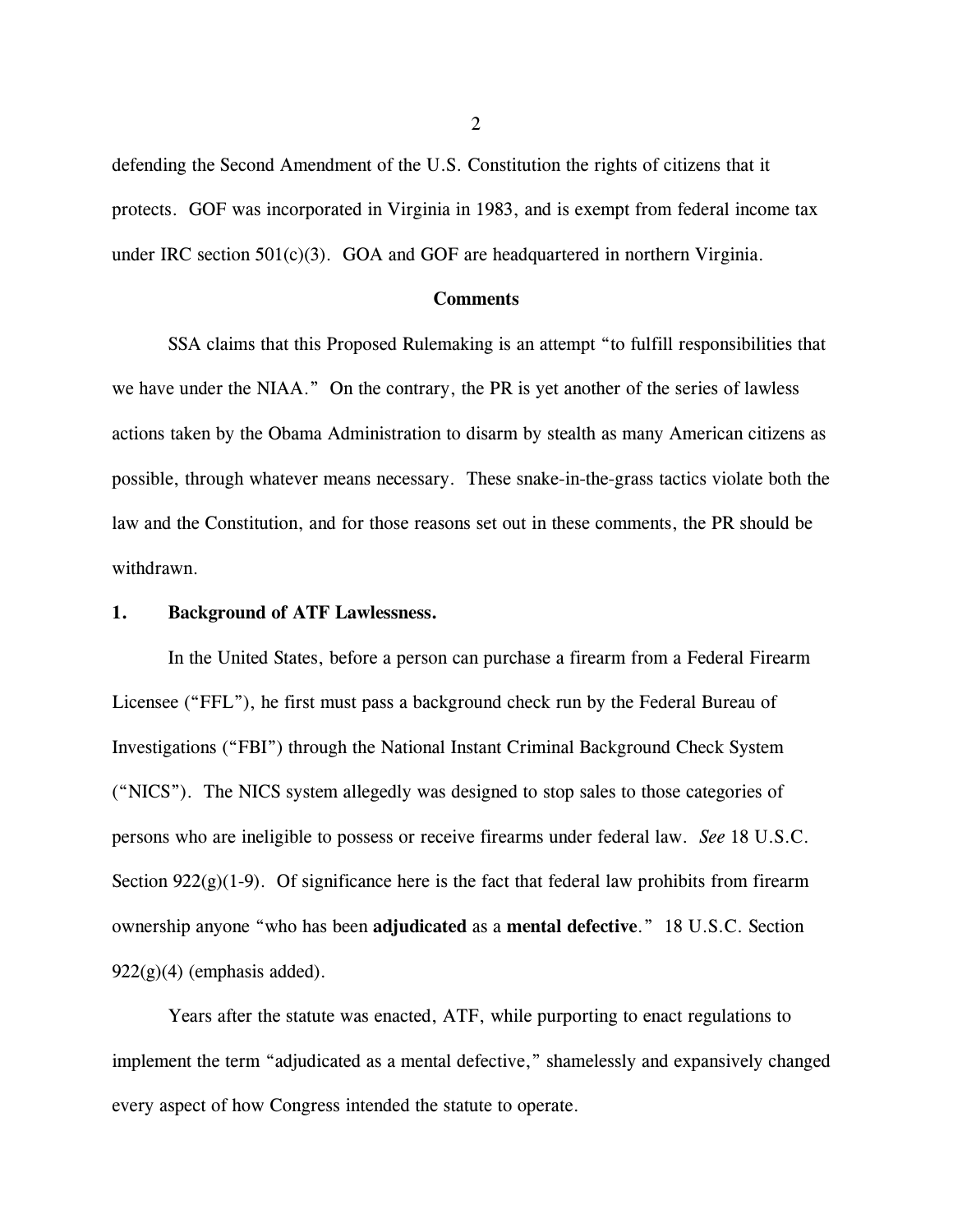First, prior to the rise of the administrative state, the word "**adjudication**" as used in the statute clearly referred to a judicial process or proceeding involving a judicial ruling or decision.<sup>2</sup> The current 1997 version of 27 CFR section 478.11, however, says nothing about adjudication, having replaced the word "adjudication" with the word "determination," and expanding the concept of judicial process (by a court) to include "a court, board, commission, **or other lawful authority**" (essentially, any government employee).

Second, ATF took the term "**mental defective**," historically designed to encompass a relatively narrow field of persons understood to be "imbeciles" (*i.e.*, those with severe, permanent intellectual disabilities), $3$  and expanded the term to include anyone who has "marked subnormal intelligence, or mental illness, incompetency, condition, or disease," including a person who "lacks the mental capacity to contract or manage his own affairs."

Congress never intended to prohibit firearm ownership to any person with any type of condition that a medical professional association has decreed to be a "mental illness, incompetency, condition or disease."<sup>4</sup> Nevertheless, ATF took a statute designed to apply narrowly to those such as a severely mentally handicapped person with a child-like intellect,

<sup>&</sup>lt;sup>2</sup> See R. Perry & J. Cooper, eds, Sources of Our Liberties 132, rev. ed. (ABA Found.1978) ("The main effect of the abolition of the Star Chamber was to establish ... a system of justice administered by the courts, instead of by the administrative agencies of the executive branch of the government.")

<sup>&</sup>lt;sup>3</sup> Black's Law Dictionary from 1968 (the same year the statute was adopted), "mental defect" is defined as "gross ignorance or imbecility...." West Publishing Co, 1968, p. 1137.

<sup>&</sup>lt;sup>4</sup> Indeed, until 1973, **homosexuality** was considered to be a mental illness by the American Psychological Association. [http://www.torahdec.org/Downloads/DSM-II\\_](http://www.torahdec.org/Downloads/DSM-II_Homosexuality_Revision.pdf) [Homosexuality\\_Revision.pdf](http://www.torahdec.org/Downloads/DSM-II_Homosexuality_Revision.pdf).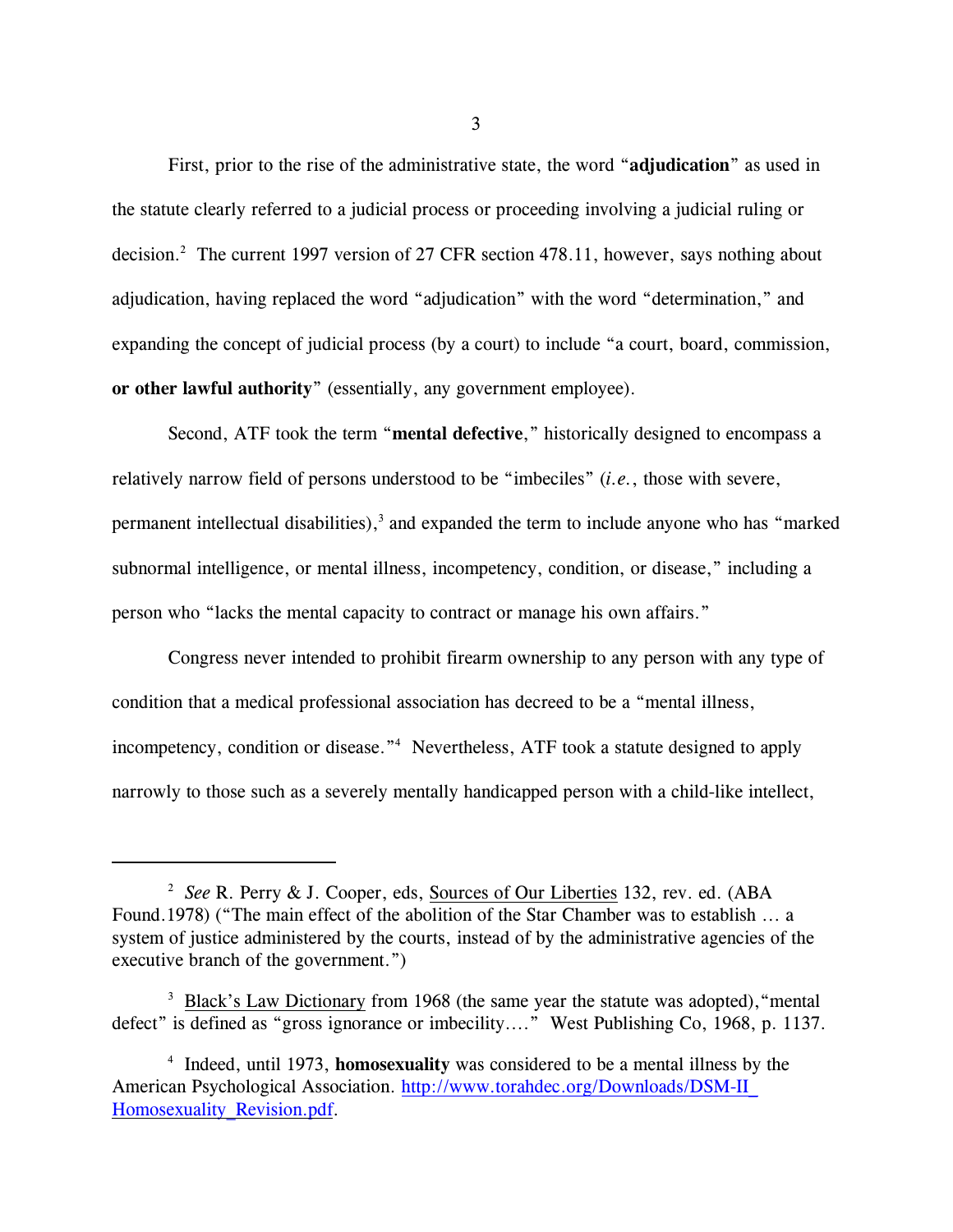and applied it broadly to those such as an Army combat veteran temporarily battling PTSD after returning from a recent deployment.

In support of its administrative expansion of the statutory text, ATF cherry-picked its way through the legislative history of the Gun Control Act of 1968, citing general floor remarks of four members (*see* 79 *Fed. Reg.* at 775) of the U.S. House of Representatives, as if those four voices were the single voice not only of the entire House, but also the U.S. Senate and the President of the United States. ATF contends that statements by four Congressmen "indicates that Congress intended that the prohibition ... would apply broadly to '**mentally unstable**' or '**irresponsible**' persons." *Id.*

The position of ATF stands in open defiance of the views of certain federal courts. The U.S. Court of Appeals for the First Circuit does not share ATF's view that it may substitute a term like "mentally ill" for "mental defective." *See* United States v. Rehlander, 666 F.3d 45, 50 ( $1<sup>st</sup> Cir. 2012$ ). Rather, the court of appeals continued, "section 922 does not bar firearms possession for those who are or were **mentally ill** and dangerous, but (pertinently) **only** for any person "who has been **adjudicated as a mental defective**." *Id.* (emphasis added). The U.S. District Court for the Northern District of Iowa agrees, ruling that this "broader definition of 'mental defective'" is inconsistent with the term's well-established "historical use in the law." United States v. B.H., 466 F. Supp.2d 1139, 1146 (N.D. Ia. 2006). Additionally, the U.S. Court of Appeals for the Eighth Circuit has previously held that "the term 'mental defective,' as used in the Gun Control Act, does not include mental illness," because "[i]n law, a distinction has usually been made between those persons who are mentally defective or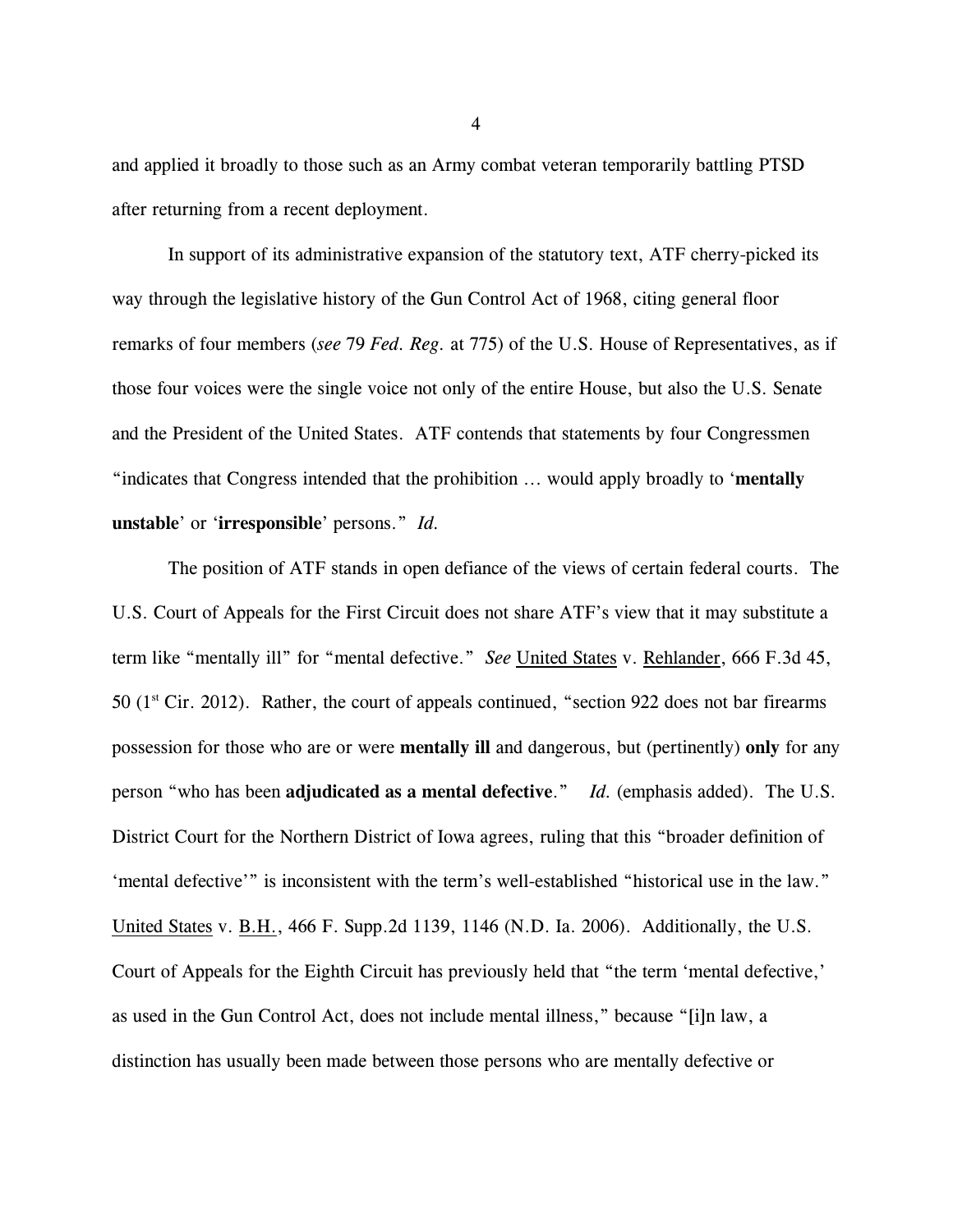deficient on the one hand, and those that are mentally diseased or ill on the other." United States v. Hansel, 474 F.2d 1120, 1123-24 (8<sup>th</sup> Cir. 1973).

Similar to what SSA proposes to do here, various other federal agencies such as the Veterans Administration have gone so far as to report persons to NICS simply because an unelected and unaccountable bureaucrat believes they need assistance in managing their benefit payments. Under no circumstance does this type of bureaucratic determination constitute an "adjudication" as the statute requires, yet the federal government has for years used this impermissible definition to deny gun rights to countless thousands of Americans. If Congress had intended to empower nameless, faceless bureaucrats to deny Americans their gun rights based on whatever criteria they invent, Congress would have said so, rather than requiring a formal "adjudication."

The reason that Congress required a formal adjudication process, accompanied by a specific finding of a "mental defect," was addressed by the U.S. Court of Appeals for the First Circuit, which observed that "in section 922, Congress did not prohibit gun possession by those who were or are mentally ill" because "such a free floating prohibition would be very hard to administer...." *See* Rehlander, 666 F.3d at 50. As the court observed in Rehlander:

[T]he right to possess arms (among those not properly disqualified) is no longer something that can be withdrawn by government on a permanent and irrevocable basis without **due process**. Ordinarily, to work a permanent or prolonged loss of a constitutional liberty or property interest, an adjudicatory hearing, including a right to offer and test evidence if facts are in dispute, is required. [*Id.* at 48 (emphasis added).]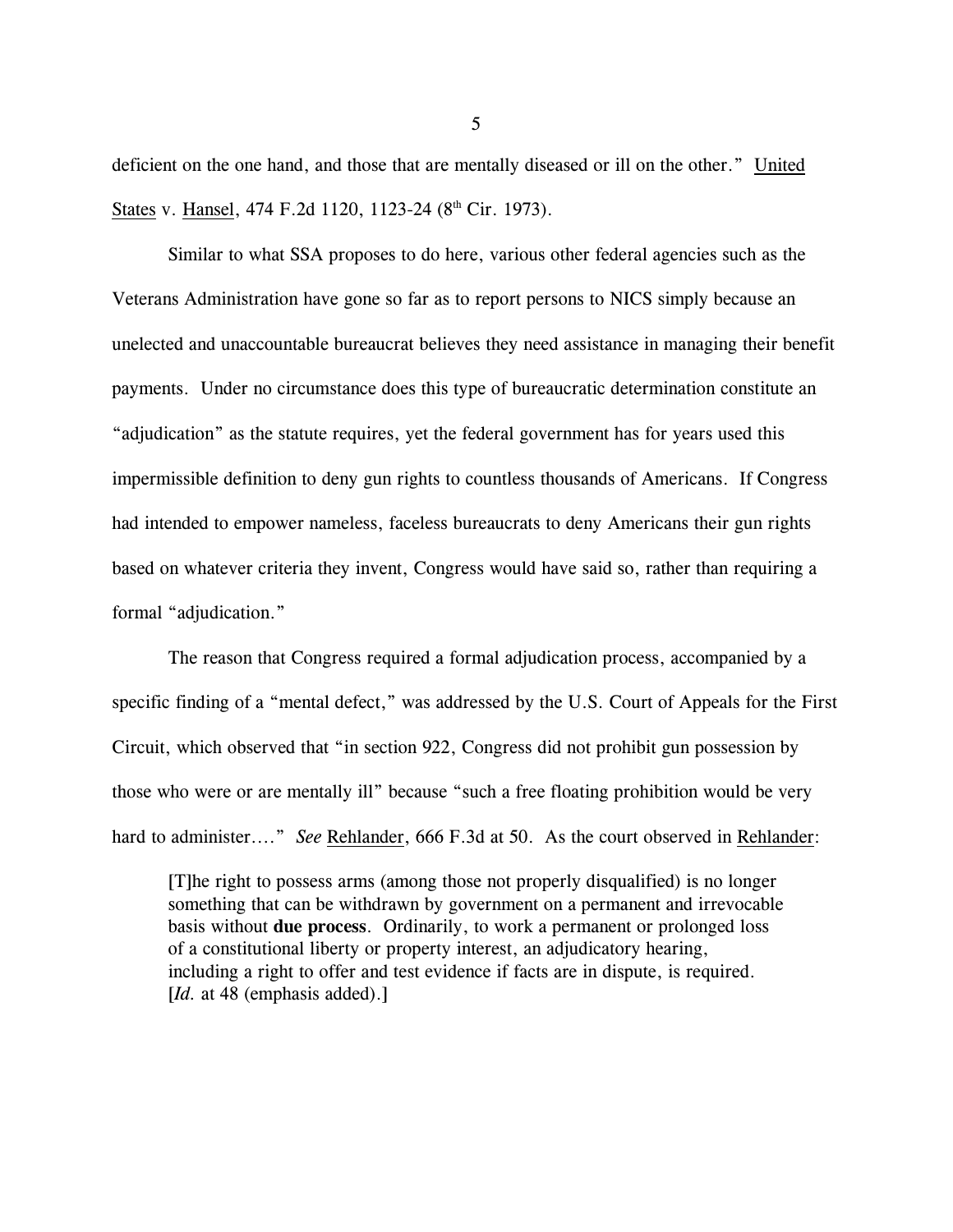6

### **2. SSA's Push to Further Expand the Reach of Section 922(g)(4).**

In Section 3 of NIAA, Congress stated that "[t]he term[] 'adjudicated as a mental defective' ha[s] the **same meaning**[] as in section 921(g)(4)...." Pub. L. 110-180, Section 3(2) (Jan. 8, 2008) (emphasis added). By expressly relying upon the statutory definition — rather than ATF's expansive regulatory definition — Congress chose not to adopt ATF's meaning of "adjudicated" as it appears in 27 CFR section 478.11, which includes "[a] determination by a court, board, commission, or other lawful authority." On the contrary, section  $101(c)(1)(C)$  of NIAA, states that:

No department or agency of the Federal government may provide to the Attorney General any **record of adjudication** related to the mental health of a person ... if ... the adjudication ... is without a hearing by a court , board, commission or other lawful authority, **and** the person has **not been adjudicated** as a mental defective consistent with section  $922(g)(4)$  of Title 18, United States Code. [*Id.*]

Claiming to "implement" that NIAA provision, SSA now seeks to water down the statute even further, claiming that its closed-door administrative process qualifies as an "adjudication." According to SSA, any bureaucrat's personal opinion will do. But, even if one accepts the argument that an "adjudication" can include an administrative (rather than judicial) determination by a bureaucrat (rather than a court), SSA's Proposed Rulemaking still falls far short.

SSA's PR does not include provisions for any of the procedures one would ordinarily expect from an adjudicative process. The only thing SSA proposes to do is "provide both oral and written notice to the individual at the commencement of the adjudication process."

• The PR does not state whether a person has the right to counsel before SSA takes away his Second Amendment rights.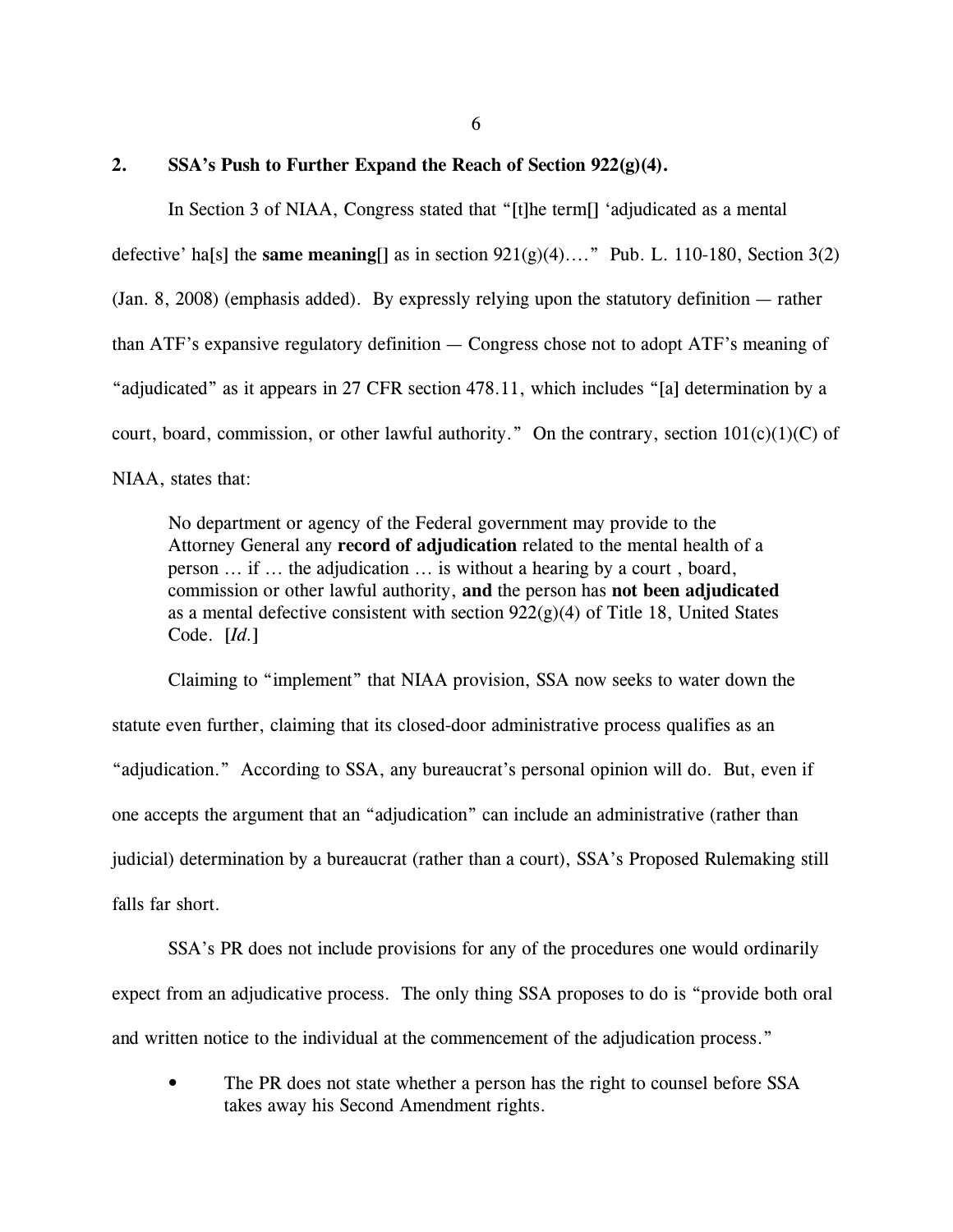- The PR does not provide the person with a right to a hearing before an impartial magistrate.
- The PR does not state whether the person has the right to call witnesses, present evidence or provide experts.
- The PR does not identify what rules of evidence apply, or what standards govern SSA's determinations.
- And, the PR does not explain whether there is a right to appeal SSA's determination.

On the contrary, SSA's process "only involves anonymous bureaucrats reviewing documents in

a government-compiled file. That is hardly the process most Americans would consider an

adjudication, and certainly not one sufficient to strip someone of fundamental liberties."<sup>5</sup>

# **3. Americans Are Entitled to Due Process Before Adjudication, and an Appeal Process to Restore Rights After they Have Been Taken Is not Sufficient.**

NIAA section  $101(c)(3)$  provides that:

any Federal department or agency that conducts proceedings to adjudicate a person as a mental defective under  $922(d)(4)$  and  $922(g)(4)$  of title 18, United States Code, **shall** provide both oral and written **notice** to the individual **at the commencement** of the adjudication process.

As discussed above, SSA apparently believes that this is the only procedural requirement it

must comply with before taking away a person's Second Amendment rights.

But even SSA's notice fails basic due process requirements concerning notice. SSA

proposes that it notify an "affected individual" **after** he has already been found "disabled" by a

mental impairment. SSA proposes to provide no notice to a person before that finding,

including notice to the person that he is in danger of losing his firearms rights, and without

<sup>&</sup>lt;sup>5</sup> [https://www.nraila.org/articles/20160429/social-security-administration-releases](https://www.nraila.org/articles/20160429/social-security-administration-releases-%20proposed-rulemaking-on-disability-related-gun-ban)[proposed-rulemaking-on-disability-related-gun-ban](https://www.nraila.org/articles/20160429/social-security-administration-releases-%20proposed-rulemaking-on-disability-related-gun-ban)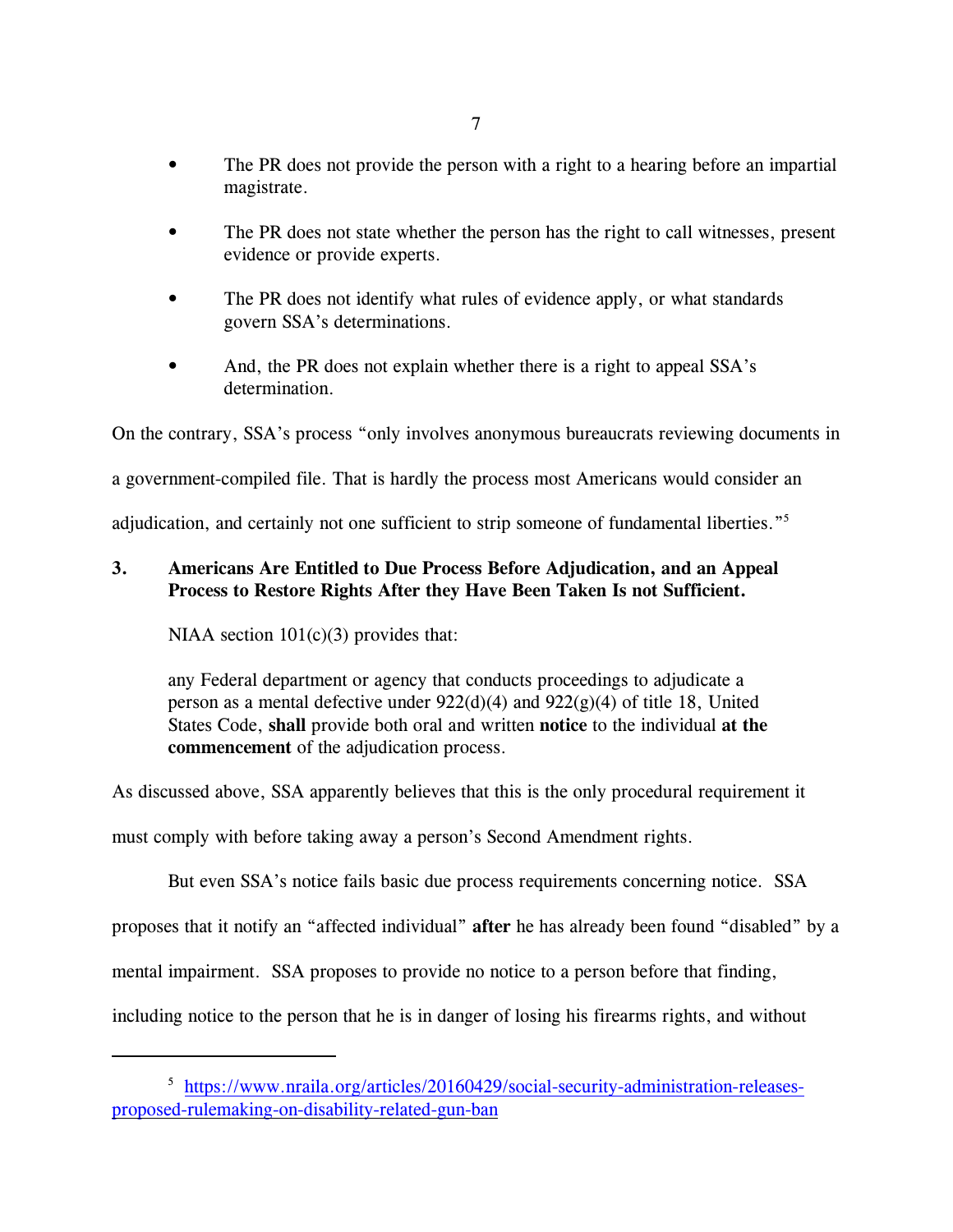having any opportunity to be heard by anyone in proper authority to "adjudicate" his case. *See* Sections 421.105 (affected individual) and 421.110. A finding that a person is disabled by a mental impairment is a very large part of the process in deciding that he should be reported to NICS, as a large subset of persons who have mental impairments would also be found to be unable to manage their benefit payments. A person should be advised up front that SSA's finding of disability may lead to his eventual disarmament. Otherwise, a person is put in the Catch-22 position of trying to prove he is disabled (to get benefits), then trying to prove he is not disabled and is capable of managing his own affairs (to keep his Second Amendment rights). SSA's tactic is thinly veiled, essentially attempting to beguile Americans to give up their firearms with the lure of disability benefits.

To be sure, Section 421.140 gives notice to an "affected individual" that he may seek relief from federal firearms prohibitions. But the opportunity to seek relief and a hearing **after** losing constitutional rights is very different from an opportunity to be heard **before** they are taken away. As Section 421.150 provides, the affected individual may apply for relief only after SSA has reported him to NICS as a person who as been adjudicated as one with a disqualifying "mental defect." Having had no hearing or opportunity to be heard before his rights are taken, section 421.155 then places the burden of proof on the individual to get his rights reinstated, requiring that he "must prove that he or she is not likely to act in a manner dangerous to the public safety and that granting relief from the prohibitions imposed by18 U.S.C. sections 922(d)(4) and g(4) will not be contrary to the public interest." *See also* Section 421.160.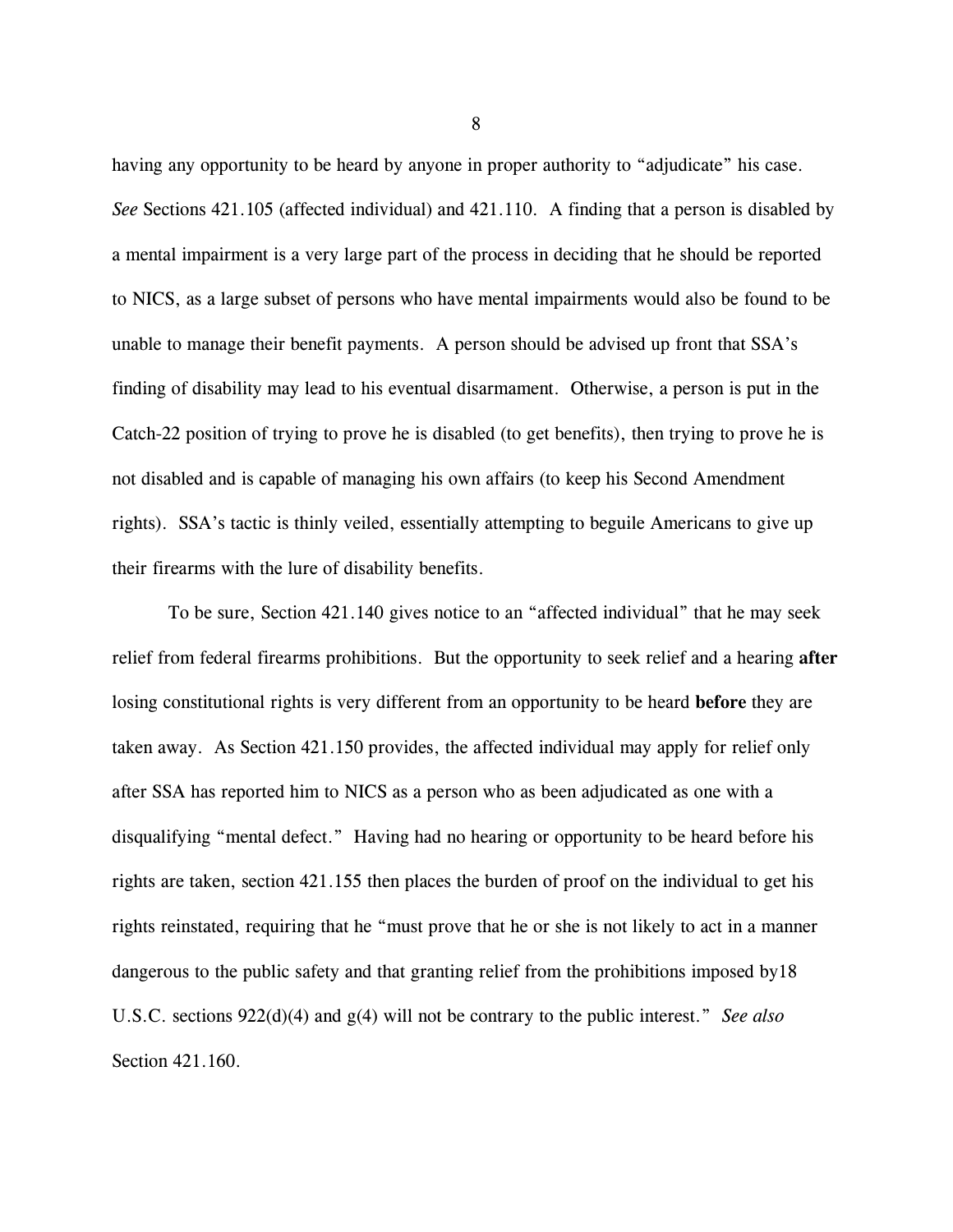## **4. The Proposed Rulemaking Infringe the Second Amendment Right to Keep and Bear Arms.**

In United States v. Rehlander, the U.S. Court of Appeals for the First Circuit observed that the Supreme Court's decision in District of Columbia v. Heller<sup>6</sup> adds a "constitutional component" to every effort by the federal government to regulate the possession and use of firearms. SSA may not assume, as it has in this Proposed Rulemaking, that it can deprive American citizens of their Second Amendment rights without first ascertaining whether the proposed action conforms to the Second Amendment.

Additionally, the Rehlander Court observed that "the right to possess arms ... is no longer something that can be withdrawn by government on a permanent and irrevocable basis without due process."<sup>7</sup> Yet, that is precisely the policy that SSA is perpetuating by its failure to examine the process due an American threatened with loss of his Second Amendment right to keep and bear arms, even in self-defense in his own home. Indeed, instead of ensuring the type of due process that normally would be associated with a formal "adjudication," SSA assumes that it is sufficient that a government bureaucrat make an informal finding that a person meets one or more "free floating prohibit[ing]"<sup>8</sup> conditions. Without specific constraints placed on those making such determinations, Americans will be, "*ex parte*," deprived of their firearm rights.<sup>9</sup>

- $\frac{7}{1}$  *Id.*, 666 F.3d at 48.
- *See* Rehlander, 666 F.3d at 50. <sup>8</sup>

<sup>9</sup> *Id.* at 48.

 $6$  District of Columbia v. Heller, 554 U.S. 570 (2008).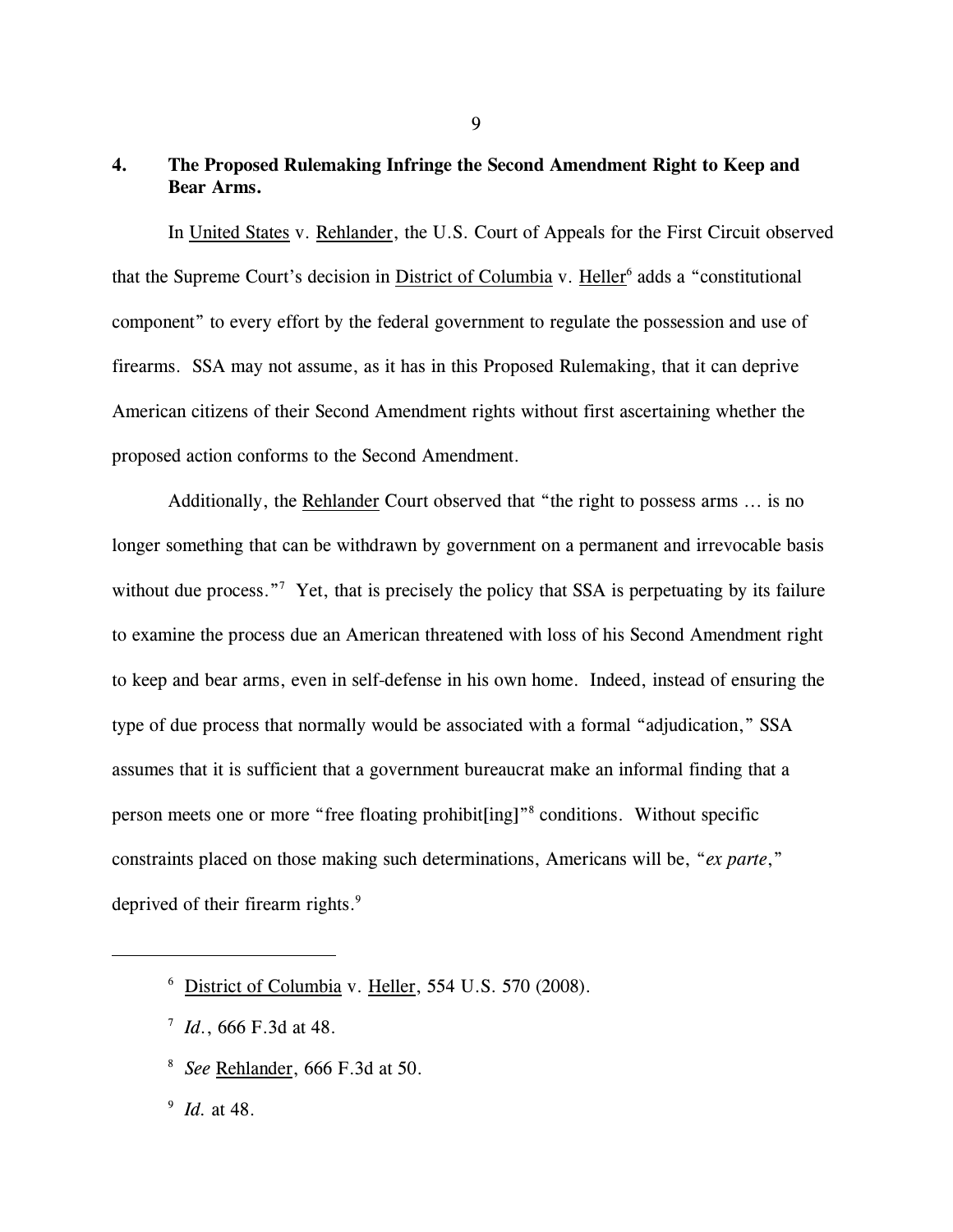# **5. Needing a Representative Payee Does Not Mean a Person is Incapable of Managing His Affairs.**

Even accepting for a moment ATF's definition that inability to manage one's affairs because of a mental illness qualifies a person as a "mental defective," SSA's Proposed Rulemaking still fails. SSA apparently believes that if a person needs help managing receipt of his benefit payment, this alone qualifies as being unable to manage one's affairs. This is hogwash. Managing one's affairs consists of more than simply balancing a checkbook, and many who have difficulty with the latter are still capable of the former. One's "affairs" most certainly include, for example, such things as driving a car, holding down a job, making financial and investment decisions, paying bills, purchasing goods and services, entering into contracts, and making health decisions.

For example, only recently has the American Psychiatric Association removed **dyslexia** from the list of mental illnesses in the Diagnostic and Statistical Manual (the "DSM-5"), and it is still unclear whether it is considered a mental disorder. Imagine a person with severe dyslexia, who no doubt would find it difficult to perform many daily tasks related to many jobs, and it is reportedly possible to qualify for SSI benefits based on one's dyslexia alone. Additionally, a person with severe dyslexia no doubt would find it difficult, if not impossible, to verify accurate payment of disability benefits, or to balance his checkbook. Based on this, SSA might determine that he is unable to manage his own affairs due to his mental handicap, and thus in need of a "representative payee" to manage his benefit payments. Under the PR, SSA's determination would cause such a person would qualify as a "mental defective" and be disqualified from ever possessing firearms. Of course, mixing up the numbers and words on a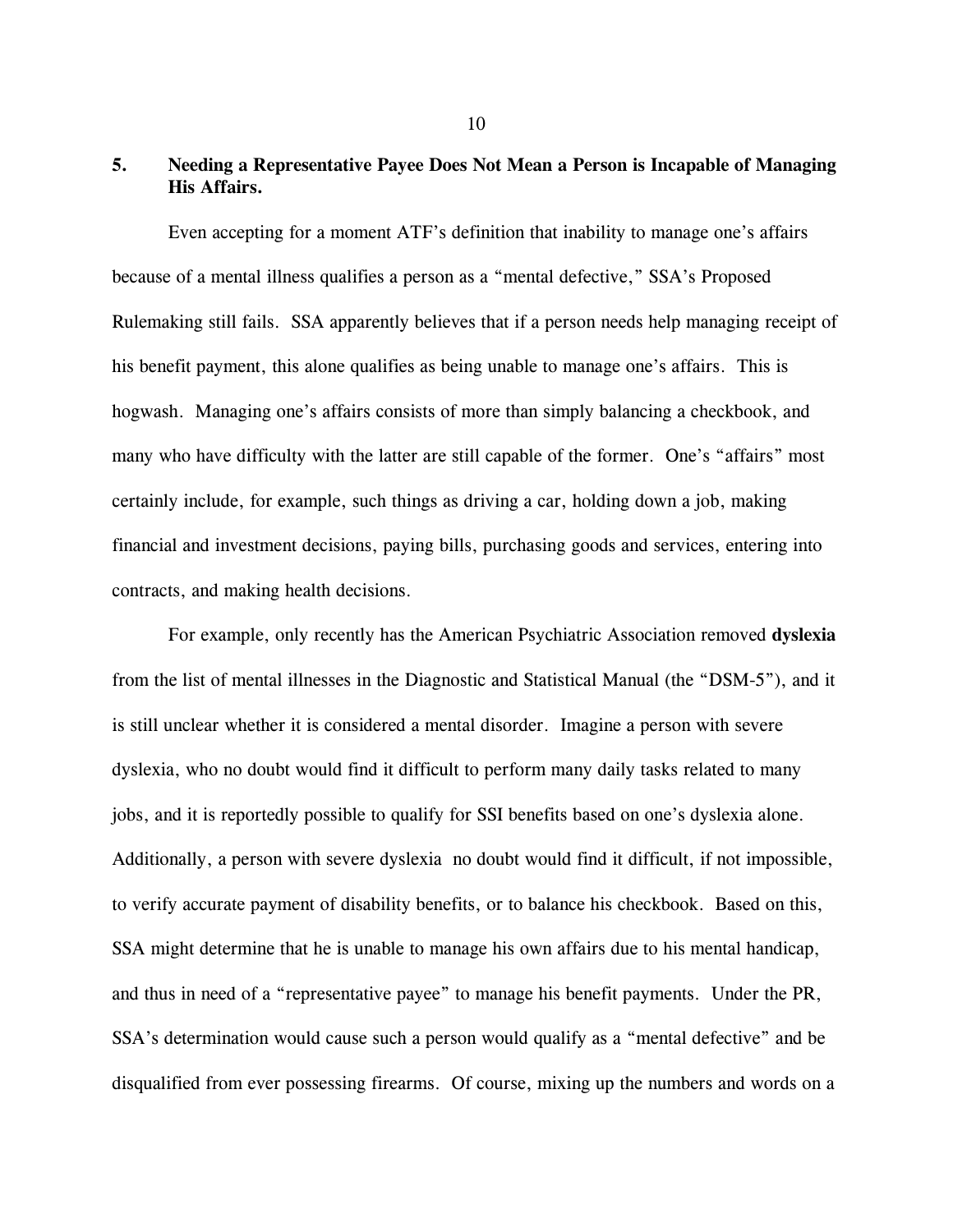page has nothing to do with whether a person is dangerous, and whether he is a responsible firearm user. Although he is able to manage all other aspects of his life except for balancing his checkbook, he would be disarmed by SSA's thoughtless proposal. SSA's Proposed Rulemaking is overbroad to the point of discrimination.

### **Conclusion**

The SSA PR is predicated on a falsehood, that the Gun Control Act's term "mental defective" is an elastic one, a veritable definitional smorgasbord, extending to any "marked subnormal intelligence, or mental illness, incompetency, condition, or disease," as if the ATF definition supplants the statutory definition of the term. The U.S. Court of Appeals for the Eighth Circuit put a damper on that notion, ruling that "the term 'mental defective,' as used in the Gun Control Act does not include mental illness." United States v. Hansel, 474 F.2d 1120, 1123 ( $8<sup>th</sup>$  Cir. 1973). *A fortiori*, the term "mental defective" does not mean "mental impairment" as SSA would prefer.

SSA should not permit itself and this rulemaking process to be used in a political manner, as a weapon to disarm innocent, law-abiding Americans. For the reasons stated above, the Proposed Rulemaking must be withdrawn.

Respectfully submitted,

/s/

Herbert W. Titus Robert J. Olson William J. Olson William J. Olson, P.C. 370 Maple Avenue West, Suite 4 Vienna, VA 22180 (703) 356-5070